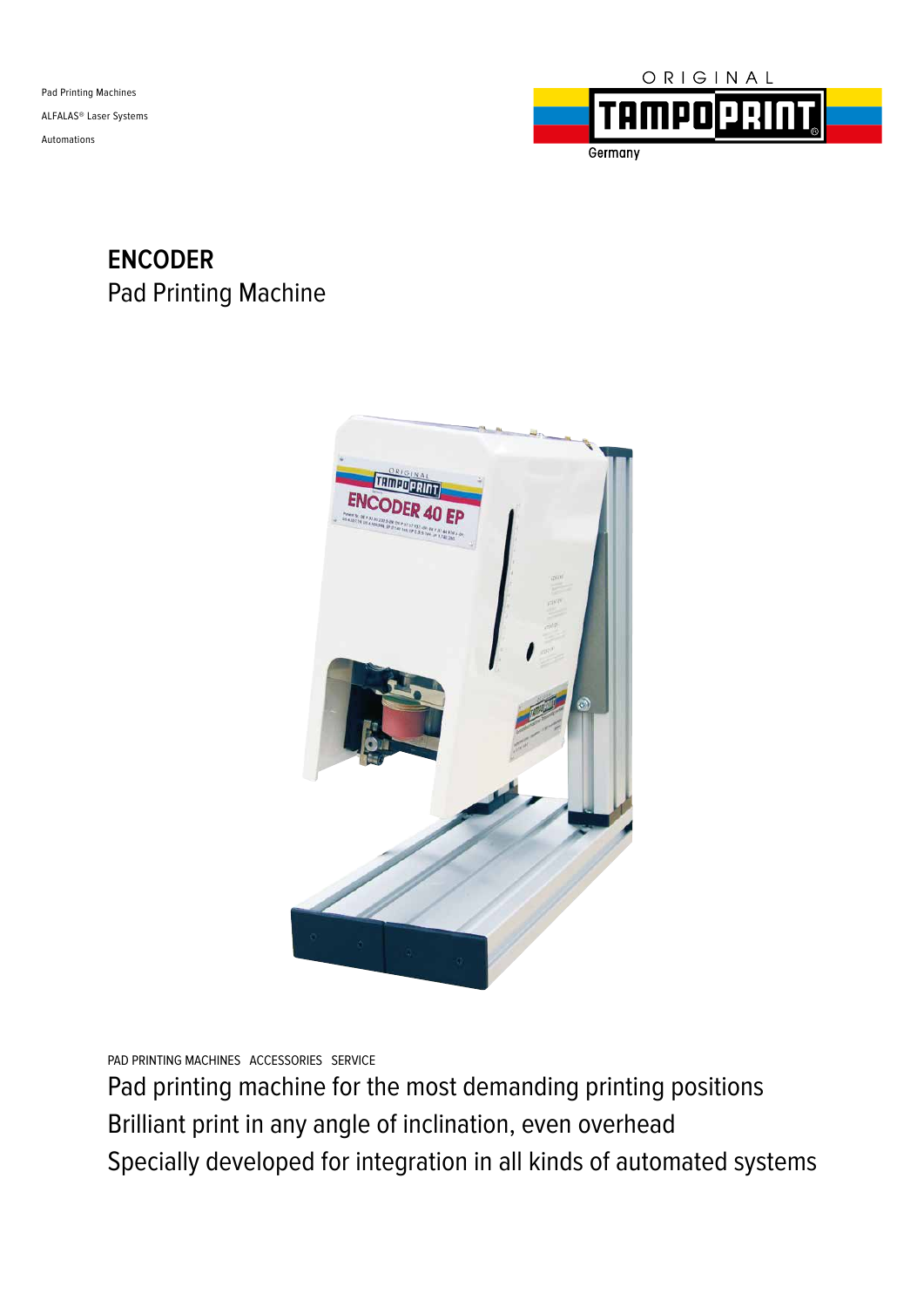### Standard Pad Printing Machines

# **ENCODER** Series

The **ENCODER** machine series was specifically developed for integration in all kinds of automated systems.

#### Variable control possibilities:

For the EP series we offer three different electronic control possibilities.

#### Variable installation positions:

The **ENCODER EP/1** models, equipped with a piston on the ink/ doctoring cup and adequate overhead control, guarantee all print positions.

Fitted with the **ENCODER** aluminium stand, the **ENCODER EP/1** have a free choice of positioning within 360° and the distance to the printing component can be additionally adjusted with a handwheel.

#### No rejects due to misprints:

For the **EP** series we offer our well-tried ink residue pick-up system. It can be optionally attached to the left or right (option).





**ENCODER 40 EP ENCODER 40 EP/1** Integration position between 90–180° with optional ink residue pick-up system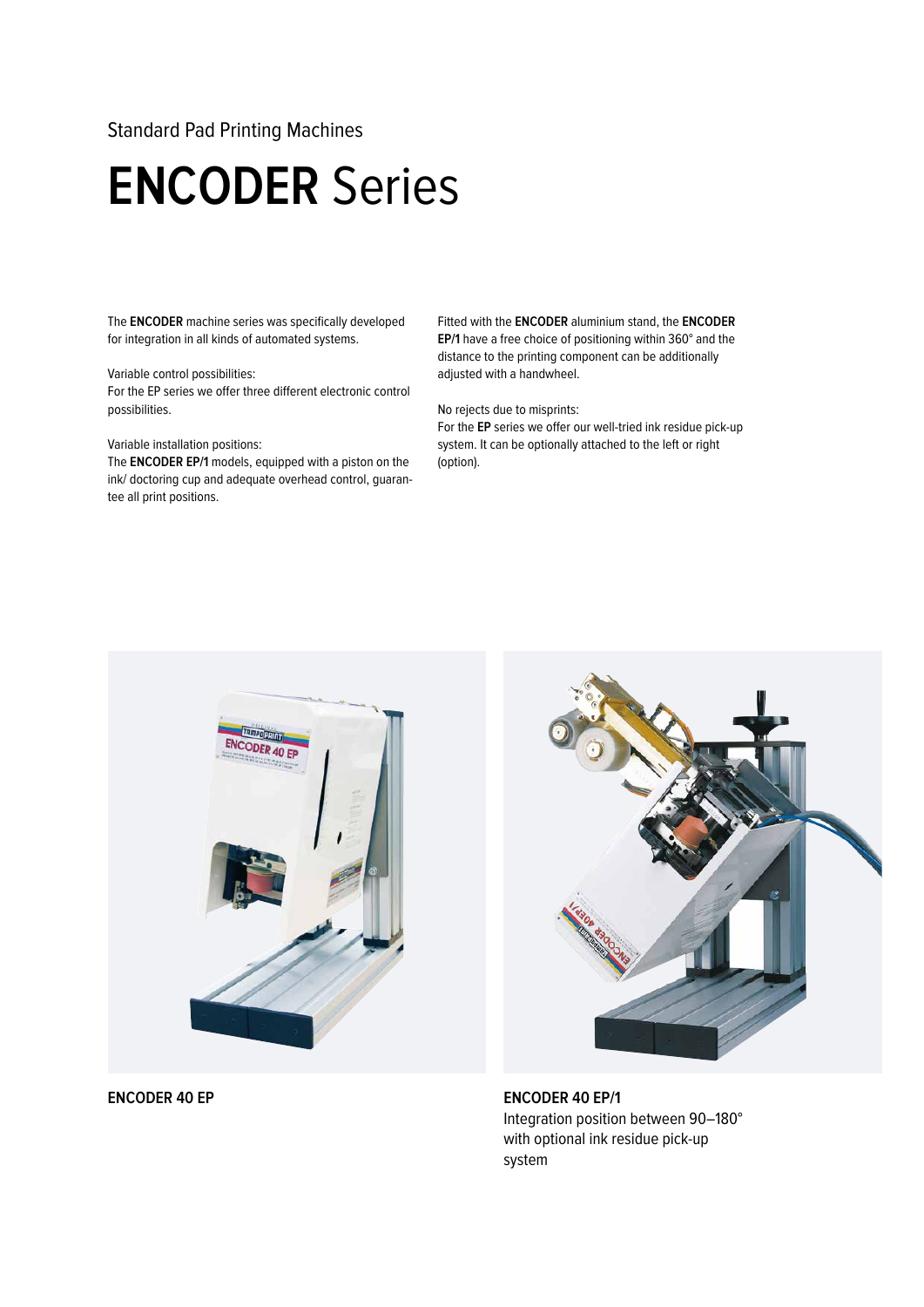ENCODER Series

# **Focus on change**



**With pad printing** it becomes recognizable.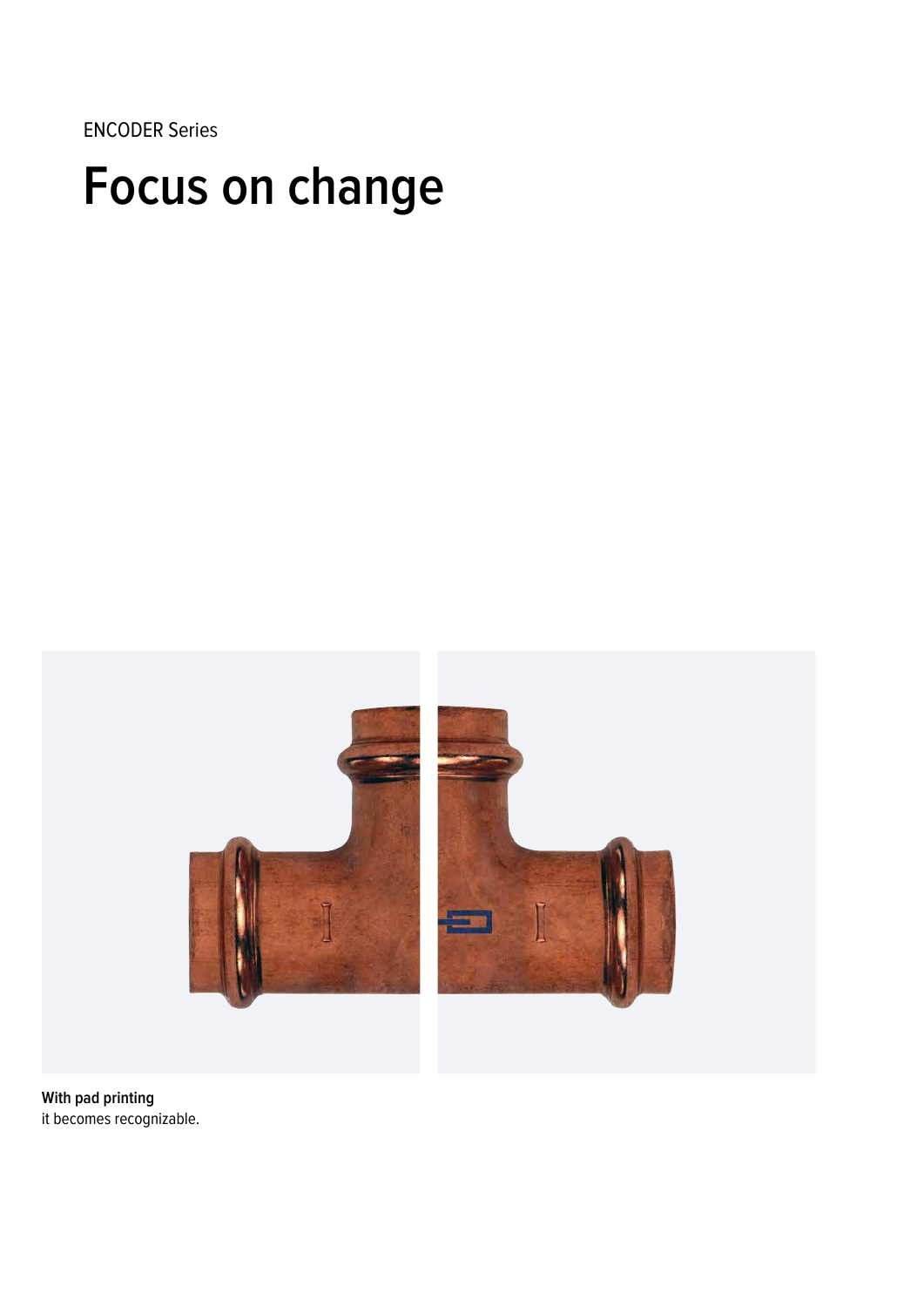## Technology

# **ENCODER** Series

| <b>ENCODER</b>                      |            | <b>ENCODER 40</b><br><b>EP &amp; EP/1</b> | <b>ENCODER 50</b><br><b>EP &amp; EP/1</b> |
|-------------------------------------|------------|-------------------------------------------|-------------------------------------------|
| Table model                         | Item No.   | 01 00 57 / 01 00 58 <sup>1)</sup>         | 01 00 36 / 01 00 56 <sup>1)</sup>         |
| Ink residue pick-up system          |            | optional                                  | optional                                  |
| Single cycle                        |            | yes                                       | yes                                       |
| Multiple printing                   |            | yes                                       | yes                                       |
| Continuous run                      |            | yes                                       | yes                                       |
| Piece counter                       |            | yes                                       | yes                                       |
| Variable speed control              |            | yes                                       | yes                                       |
| Cycles/hour                         | max.       | 400-3500                                  | 400-2400                                  |
| Ink/doctoring cup                   | ø mm       | 42                                        | 60                                        |
| Variable doctoring contact pressure |            | yes                                       | yes                                       |
| Cliché size                         | mm         | 60 x 105                                  | 70 x 140                                  |
| Print image size max.               | ø mm       | 37                                        | 55                                        |
| Variable pad stroke onto workpiece  | mm         | 50-100 (125-300 <sup>2)</sup> )           | 50-100 (125-300 <sup>2)</sup> )           |
| Pad stroke onto cliché              | mm         | $20 - 40$                                 | $\overline{\phantom{0}}$                  |
| Pad installation height max.        | mm         | 50                                        | 60                                        |
| Force of pressure                   | Ν          | 270                                       | 450                                       |
| <b>Drive</b>                        |            | electropneumatic                          | electropneumatic                          |
| Connected load                      | kW         | 0,5                                       | 0,5                                       |
| Power supply                        | V/phase    | 230V/1/N/PE                               | 230V/1/N/PE                               |
| Interface                           |            | $\qquad \qquad -$                         | $\overline{\phantom{0}}$                  |
| Power frequency                     | Hz         | $50 - 60$                                 | $50 - 60$                                 |
| Control                             |            | PLC                                       | PLC                                       |
| Control voltage                     | V/DC       | 24                                        | 24                                        |
| Prefuse                             | А          | 16                                        | 16                                        |
| Pneumatic supply fine filter 5 µm   | bar        | $\,6$                                     | 6                                         |
| Air consumption / cycle             | <b>NL</b>  | 1,5                                       | 3,9                                       |
| Width                               | mm         | 153                                       | 173                                       |
| Depth                               | mm         | 325                                       | 380                                       |
| Height                              | mm         | 337                                       | 383                                       |
| Weight                              | approx. kg | 23                                        | 29                                        |

1) EP/1 = Excess pressure regulation in the ink/doctoring cup, vacuum control unit 2) Special depth

Floor standing model (option)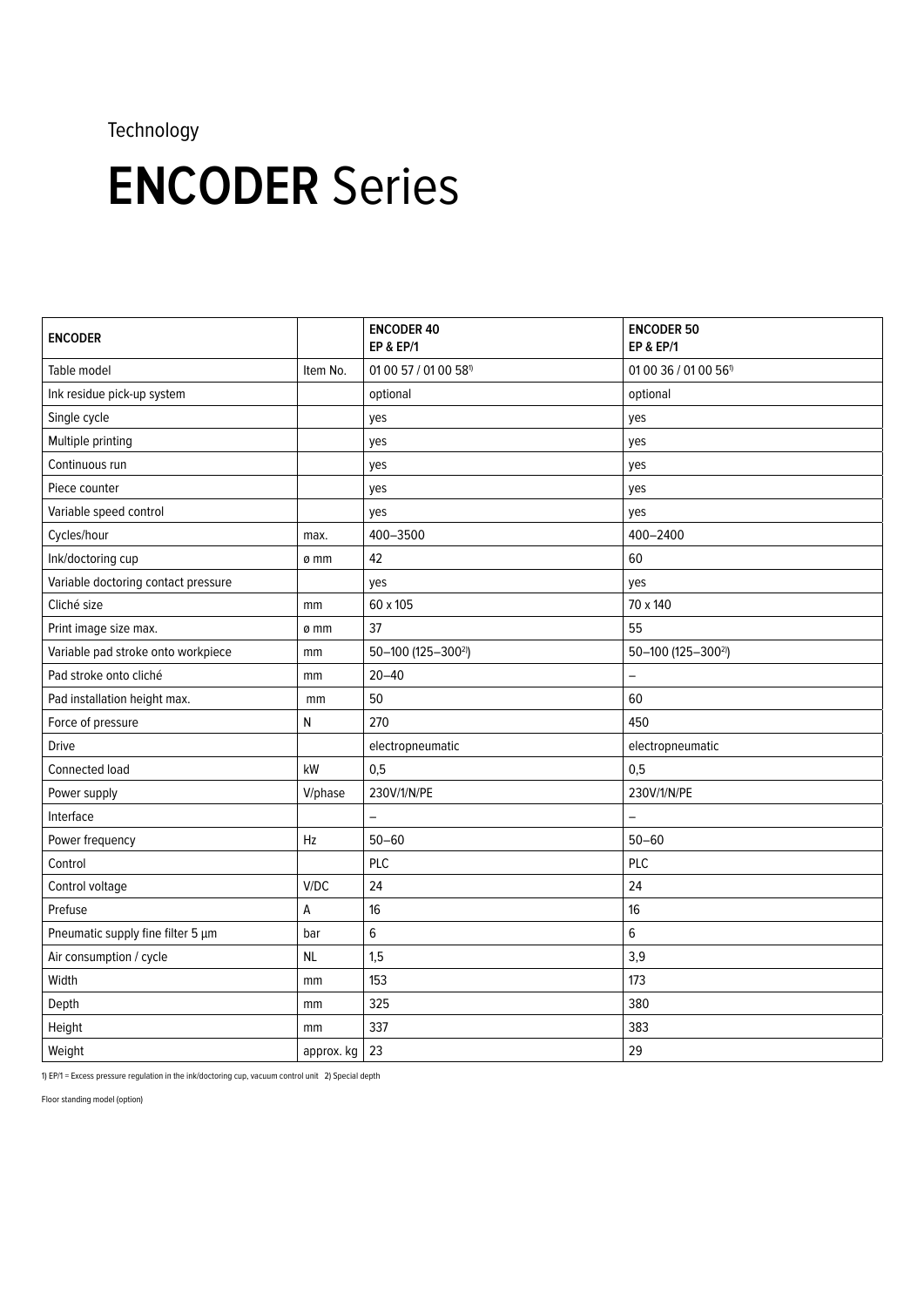Standard Pad Printing Machines

# **ENCODER** Series

### **ENCODER**  Variable printing positions and printing angles



### **ENCODER EP**

Fully automatic machine for the medical technology industry

![](_page_4_Picture_6.jpeg)

## **Scope of supplies**

Toolkit Paper cups Spray bottles Assembly table Gripping tongs Ink/doctoring cup Thrust collar Pad Documentation

## **Accessories & Options**

ENCODER aluminium frame 360° with height adjustment via handwheel Stroke extension 50 EP optionally 160, 200, 300 mm – ex works Vacuum control unit EP/1 – excess pressure regulation with special below Ink residue pick-up system left/right EP Pad spreading device, towing equipment Control cabinet with PLC and operator display integrated in PLC cabinet Control cabinet with PLC and remote control display Remote control display, without PLC control